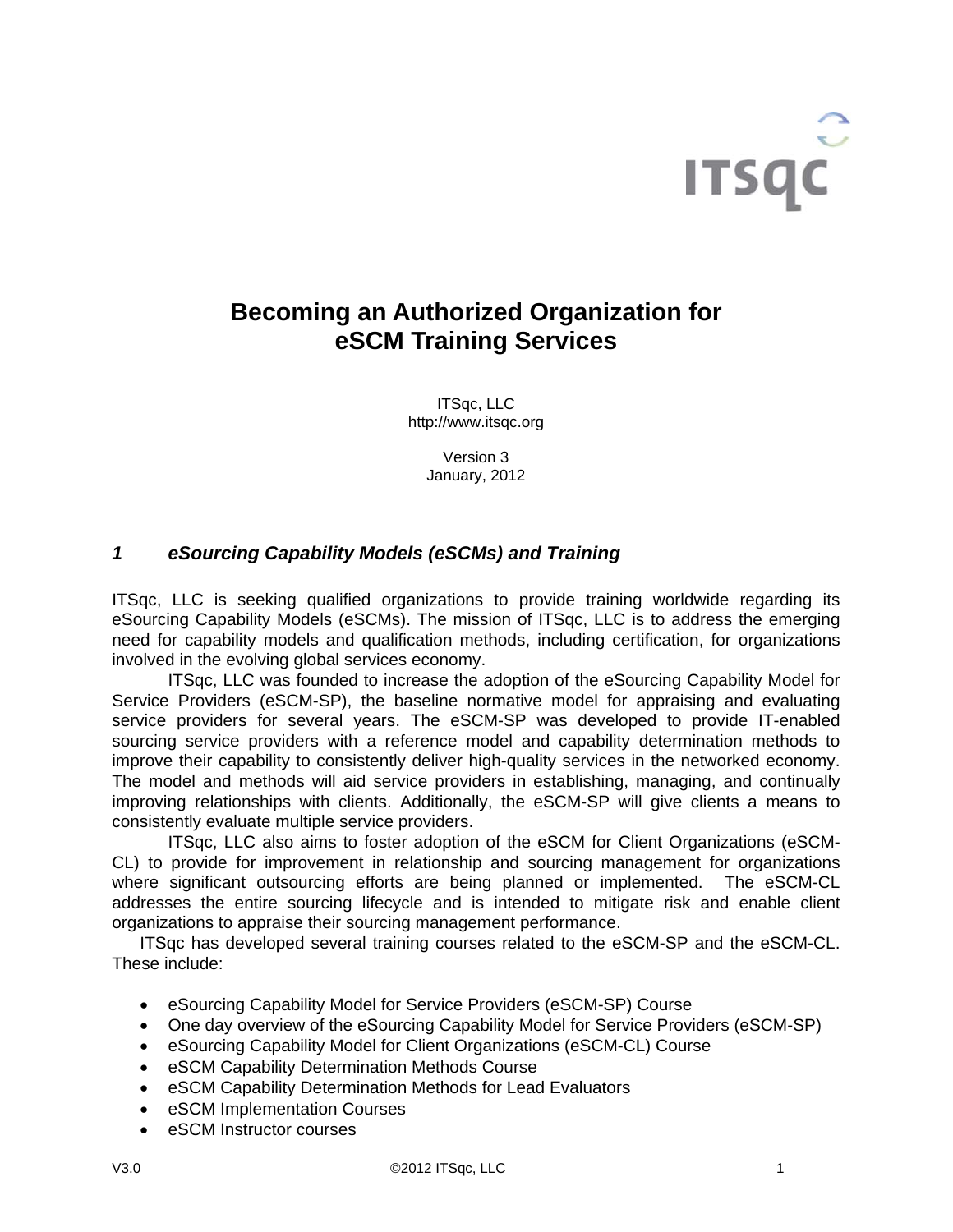# *2 Authorized Organizations for Training Services*

ITSqc, LLC will enter into relationships with Authorized Organizations who are authorized by ITSqc, LLC to deliver the following courses:

- eSourcing Capability Model for Service Providers Course
- One-day overview of the eSourcing Capability Model for Service Providers (eSCM-SP).
- eSourcing Capability Model for Client Organizations (eSCM-CL) Course
- ½ day overview of the eSourcing Capability Model for Client Organizations (eSCM-CL)

Only Authorized Organizations may offer these official, professional education courses on the eSCM-SP and eSCM-CL.

Beginning in September, 2011, ITSqc may authorize select AO's who are also an AO for Capability Determinations and have qualified personnel available, to co-teach the eSCM Capability Determination Methods Course with an ITSqc instructor.

 The eSourcing Capability Model for Service Providers 3-day course introduces participants to the concepts, terminology, and structure of the Model and the interrelationships of the Model components. Participants will gain an understanding of the value of the Model for service providers and clients, identify major characteristics of service providers at different capability levels, gain an introductory understanding of the Capability Determination Process is carried out, and be given ideas for introducing eSCM in their organizations. Official variants of this full course also address these topics but may be modified by ITSqc, LLC to meet other training objectives, e.g., a one-day overview of the model for use in conjunction with preparation for a capability determination.

The responsibilities of Authorized Organizations for Training Services are described in the ITSqc Code of Professional Practice (Para. 3.1.2). Organizations that become Authorized Organizations for Training Services may sponsor candidate individuals to become Authorized Instructors for the courses listed above. The instructor's course is required and is available on an annual basis for individuals who qualify to teach the eSCM-SP and eSCM-CL courses.

# **2.2 How does our organization become an Authorized Organization?**

#### **2.2.1 Organization Attributes**

Organizations are invited to apply to become an Authorized Organization, if they are interested in providing the eSCM-SP and eSCM-CL courses to their clients or public offerings.  $1$ 

Selected Authorized Organizations will be highly-qualified organizations who:

- are interested in providing training services internally to their own organization or externally to other organizations,
- meet the criteria in the ITSqc, LLC Code of Professional Practice,
- submit an application to ITSqc, LLC (required topics are identified in Appendix A),
- are committed to complying with the ITSqc, LLC Code of Professional Practice
- demonstrate through their application and supporting materials that they have the capability to authorize and utilize at least two (2) Authorized Instructors for the eSourcing Capability Model for Service Providers and/or the eSourcing Capability Model for Client Organizations Course.

 $\overline{a}$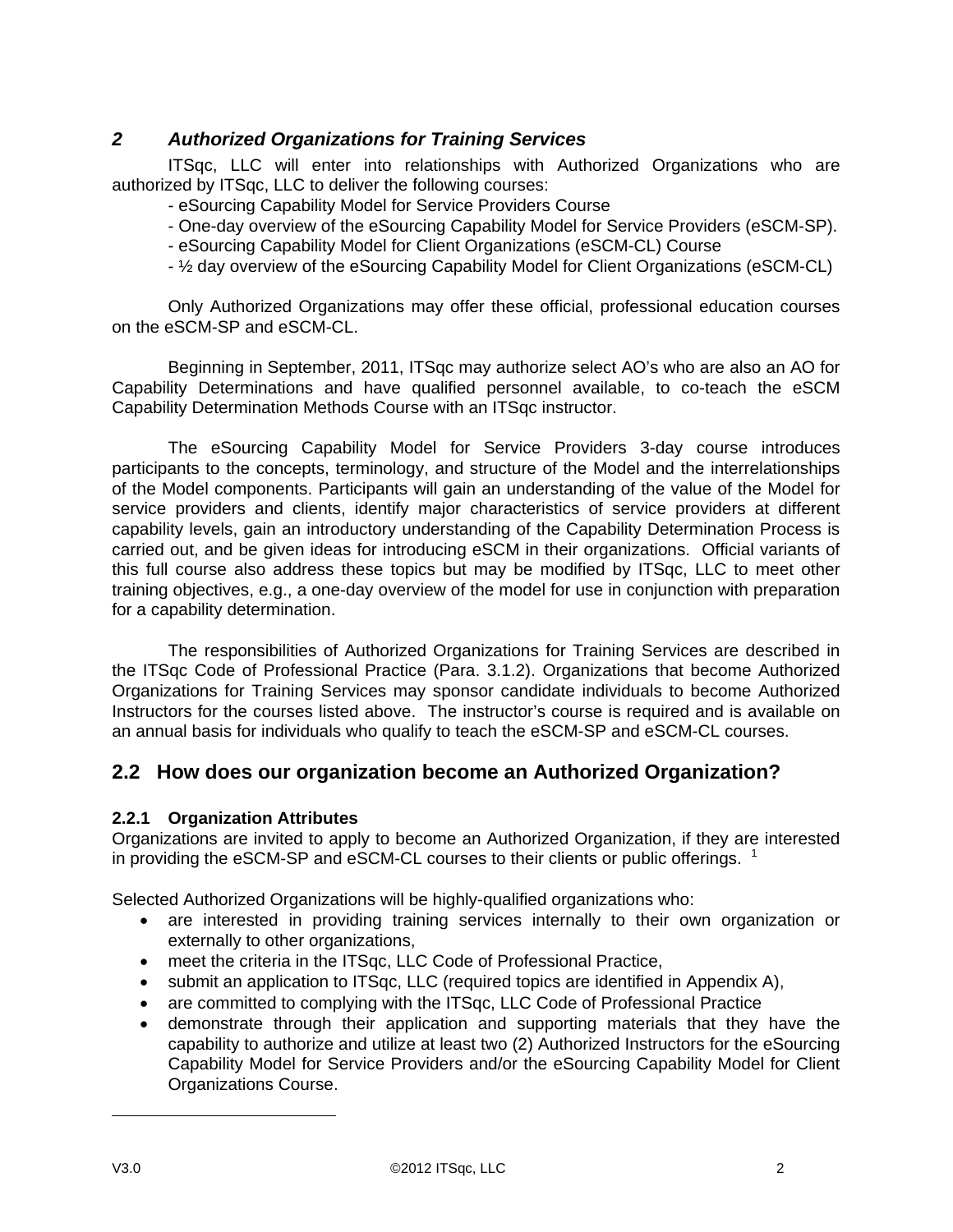Organizations that cannot demonstrate that they have these capabilities through their internal resources must demonstrate how they will develop this capability through:

- growth to develop sufficient resources to provide training services, or
- a proposal describing which other organizations they would work with in order to provide training services. This proposal must be substantiated in the form of legally-binding agreement(s) with one or more organizations (other Authorized Organizations) to ensure that the proposed Authorized Organization can field sufficient Authorized Instructors to teach the eSCM-SP or eSCM-CL course with two fully-qualified, Authorized Instructors.

# **2.3 What are the costs to become an Authorized Organization?**

#### **Table 1 - Fees Associated with Developing Authorized Organization for Training Services**

| <b>Item</b>                                            | <b>Authorized Organization</b>                           |
|--------------------------------------------------------|----------------------------------------------------------|
| eSCM-SP Model Course for minimum of two students       | \$2500 USD per student                                   |
| eSCM-CL Model Course for minimum of two students       | \$2500 USD per student                                   |
| Travel Costs to ITSqc, LLC for Model Course            | <b>YES</b>                                               |
| eSCM Method Course for minimum of two students         | \$3000 USD per student                                   |
| eSCM Train the Trainer /Instructor Course for          | \$5000 USD per student                                   |
| minimum of two students <sup>2</sup>                   |                                                          |
| Candidate Instructor participation in an eSCM          | typically pay expenses only.                             |
| <b>Capability Determination</b>                        |                                                          |
| eSCM Implementation Course (recommended, but           | \$3000 USD per student                                   |
| optional) for minimum of two students                  |                                                          |
| ITSqc Observation of Candidate Authorized Instructor   | \$2000 per day (point to point from Pittsburgh)          |
| (co-teaching the course with an Authorized Instructor) | plus expenses. <sup>3</sup> Typical onsite period for an |
|                                                        | observation is three days onsite plus any unique         |
|                                                        | preparation and follow-up.                               |

# **2.5 What is the cost to remain an Authorized Organization?**

Authorized Organizations will incur several types of costs to remain an Authorized Organizations. Ongoing costs to Authorized Organizations will include:

- royalties to ITSqc for Training services,
- required attendance by each Authorized Instructor at the ITSqc's periodic Instructor **Workshops**
- training costs for any update courses or continuing education required by the ITSqc for individuals to maintain their Authorized status

 $\overline{a}$ 

 $2$  No candidate sponsorship for Instructor training nor registration for an advanced training class will be accepted until a signed AO agreement is in place.

 $3$  The fee for the ITSqc observation will be billed at the ITSqc's then current daily rate for observations. The current daily rate for observations is \$2,000 (USD), charged point to point, plus travel expenses. "Point to point" covers the time spent traveling to and from the observation site. The observation fee covers pre-observation preparation, on-site observation, and post-observation support/remediation. Waiver/deferral of this fee may be negotiated where special circumstances arise,.

This fee will only be charged for courses arranged by the Authorized Organization. For Candidate Instructors who are observed while co-teaching in an ITSqc course, ITSqc will waive the observation fees.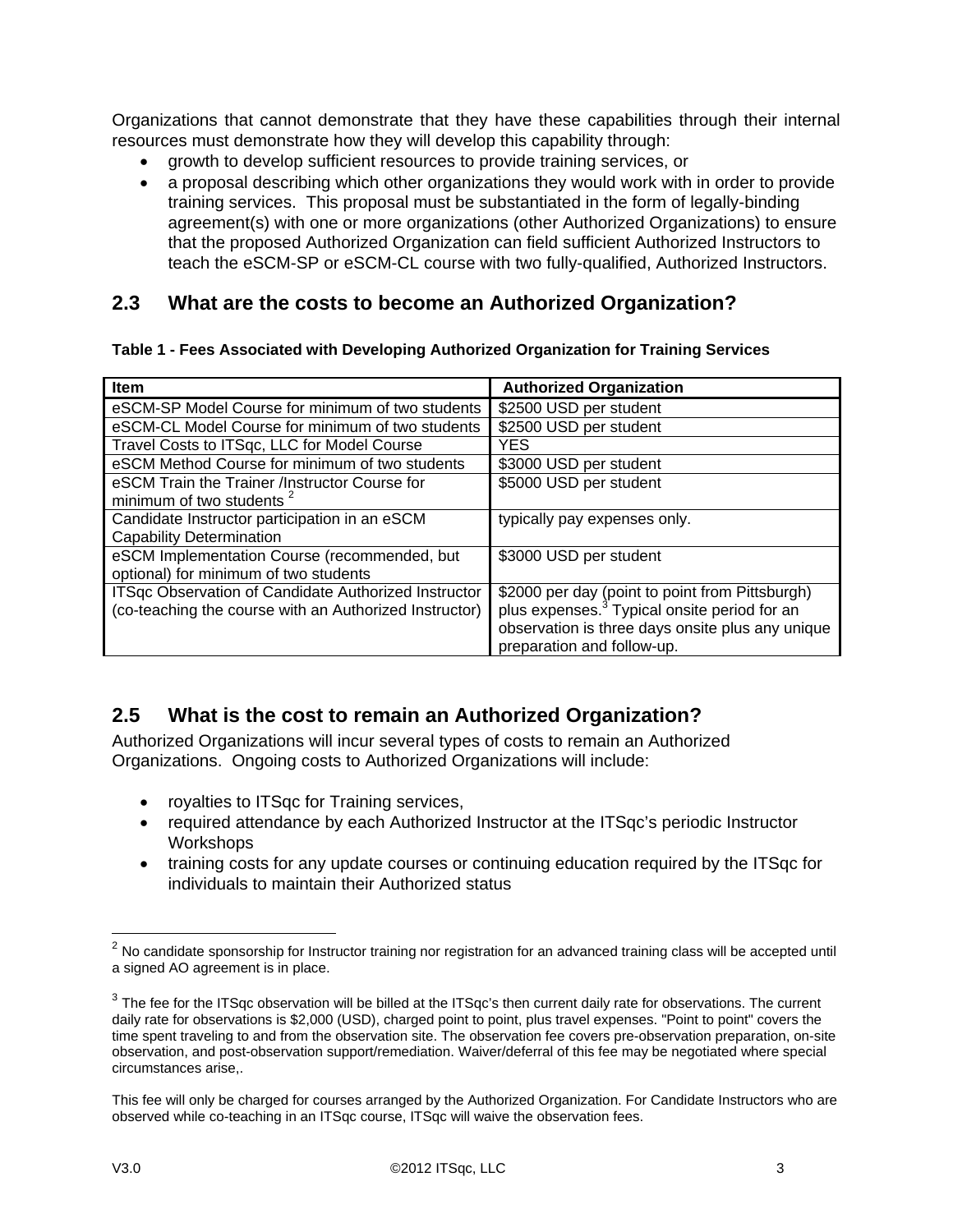These costs are described below in Table 3.

#### **Table 3 – Ongoing Costs to Authorized Organizations**

| Cost for                          |                                                                                  |
|-----------------------------------|----------------------------------------------------------------------------------|
| Royalty on eSCM Training services | 15%                                                                              |
| ITSqc Course Certificate fee      | \$200 for each student who wishes to receive an ITSqc, LLC<br>course certificate |
| <b>Continuing Education</b>       | Expenses to travel and attend courses                                            |

## **2.6 How can my organization submit an application to become an Authorized Organization?**

This opportunity is open to all organizations in industry, government, and academia that meet ITSqc, LLC eligibility requirements. Applications should address each of the topics described in Appendix A. At present, there is no application deadline.

Applications, and all supporting documentation, should be sent to:

Dr. Jane Siegel Director, ITSqc, LLC 3945 Forbes Ave., #422 Pittsburgh, PA 15213 USA +1-412-436-5212

By submitting an application, you are affirming that the answers in this application are true and correct and that you understand that these answers will be used to help ITSqc, LLC evaluate the potential legal liability involved in entering into a contract/client relationship with you or your company. Providing inaccurate or incomplete information may be grounds to immediate termination without any penalty to ITSqc, LLC of any contract entered into with your organization.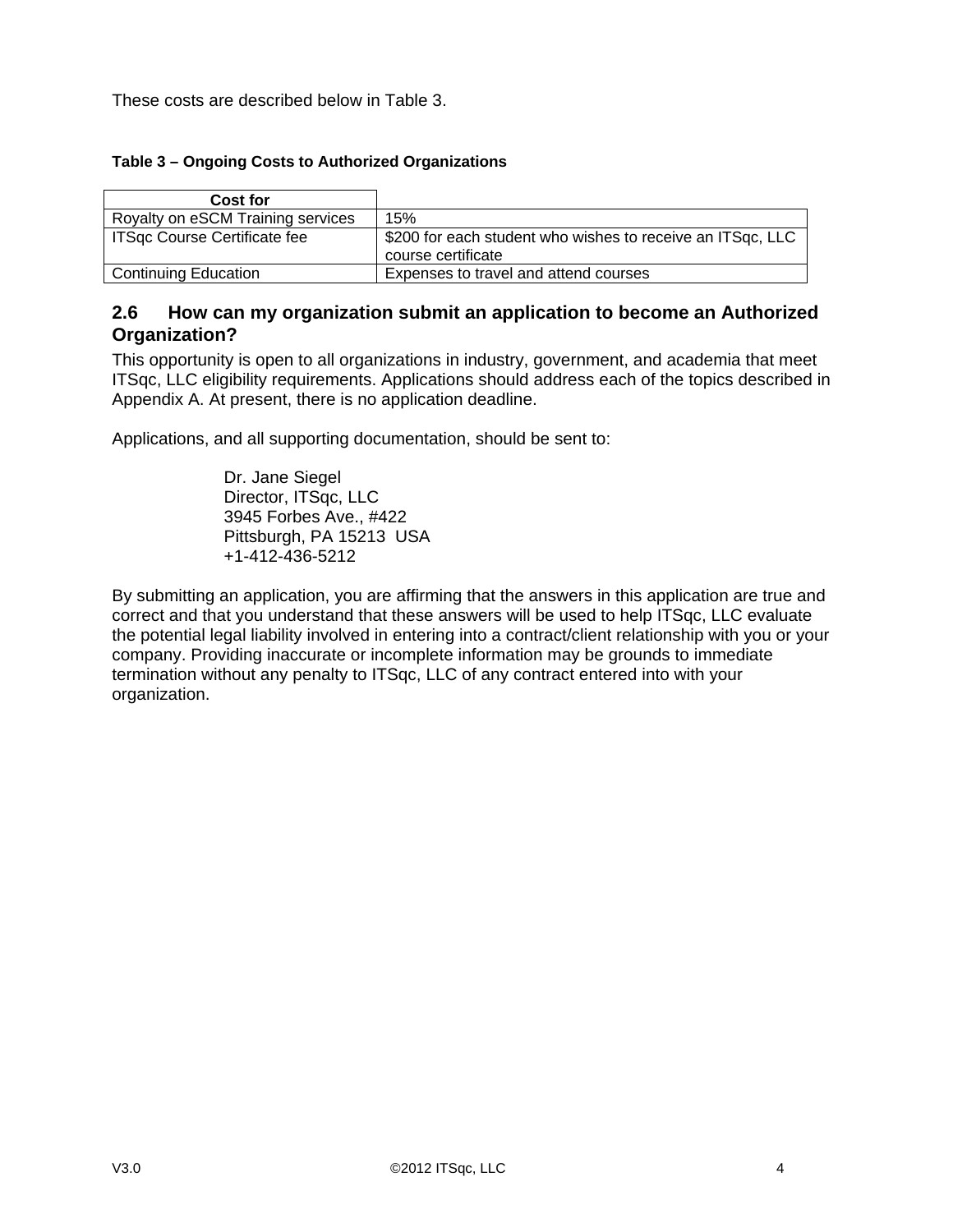# *Appendix A – Required Contents for Application to become an Authorized Organization for Training Services*

### **A. Organization Information**

If wholly owned subsidiary, give corporate headquarters. Include organization name, street/postal addresses, main telephone number, main fax number, and website URL. If the organization is a Sole Proprietorship, provide Home Address, if different from Business Address.

#### **B. Organization Financial Information**

Include Dun & Bradstreet number and employer tax ID number. As part of the application review process, ITSqc, LLC may request a credit check.

#### **C. Business Point of Contact**

Identify the individual who will be responsible for all correspondence regarding this Agreement, e.g. License Agreement, invoices, etc. Include Contact Name (First, Middle, Last Name), Title, Department, Address (No P.O. Boxes), Telephone, FAX number, and E-Mail.

#### **D. Authorized Signatory (if different from Business Point of Contact)**

Name of applicant's authorized signatory and their position within the organization:

#### **E. Contact Details to be Published by ITSqc, LLC on its Register of Approved Training Organizations**

Identify the address, telephone, fax, Email, and Website to be published on the ITSqc, LLC website and given to potential students and other members of the public who wish to contact you.

#### **F. Organization Type (Business Structure)**

Identify the business structure of the applicant organization. Specify if Sole Proprietorship, Partnership, Corporation, Limited Liability Company (LLC), U.S. Government, Other Government, Non-U.S. Legal Entity, or other Business Structure. Also must specify the location of registration for Sole Proprietor, Partnership, or LLC business structures, or the location of incorporation for a Corporation.

#### **G. Current Operations**

Identify the geographical locations and market segments where the organization currently operates. Describes the primary mission of your organization/business and how offering eSCM Training Services would help to achieve organizational objectives. Describe current offerings that are related to your capability to offer eSCM Training Services. Identify the number of staff currently working in areas related to the proposed Training Services and explain their current offerings.

#### **H. Organizational Capabilities**

- 1. Describe how your organization meets the following criteria:
	- Competence in the application of model-based process improvement including but not limited to experience related to eSCM, ISO, ITIL, CMMI, Software CMM (SW-CMM), People CMM (P-CMM), or other models.
	- Competence in the use of third party products to deliver training and consulting services to technical and management personnel.

#### 2. Describe:

 your organization's quality control processes and measures for training and consulting services. Include examples of specific metrics that you collect. How your processes are defined, documented and effectively implemented to ensure that your training is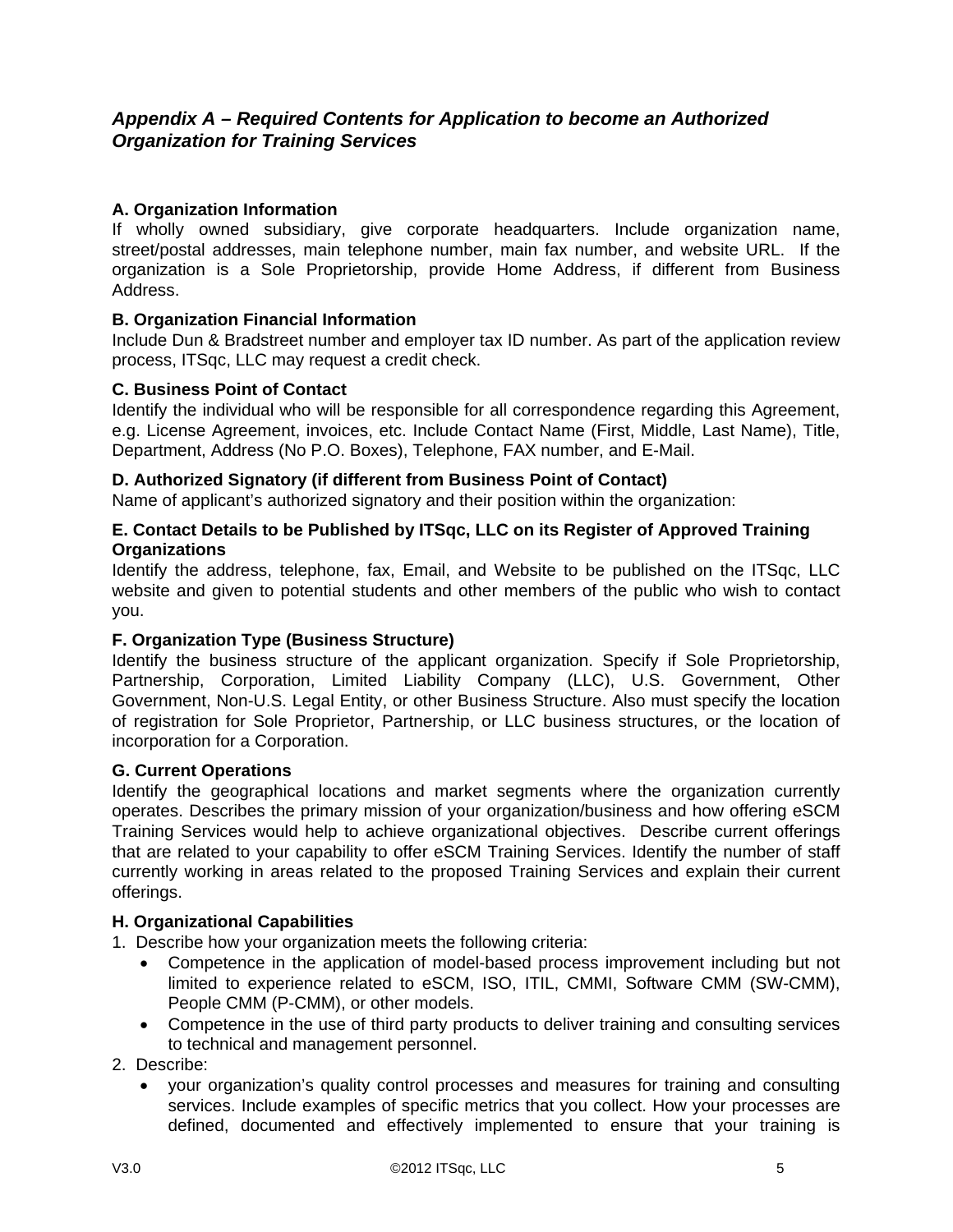consistently controlled and competently presented, and how these processes are measured, monitored and audited.

- the consulting and training strategies that your organization uses to encourage or facilitate change.
- courses and consulting methods your organization has developed and how successful these methods have been. Provide details and measurement metrics to support your claims.
- the total number of employees, identify how many employees are employed in areas related to this application (both full- and part-time), and describe the education, backgrounds and turnover/retention rates among these employees.

3. Has your organization had an application rejected or an organizational or individual authorization refused, revoked, withdrawn or suspended by any other organization (e.g., SEI, ISO, or IAOP)? If yes, please give details.

#### **I. Plans for providing eSCM Training Services**

1. Identify the type of eSCM Training Services license sought:

- Internal Use for delivery to employees of your organization only
- Commercial Use for delivery to external clients (includes internal use)
- 2. Estimate projections for the next five years:
	- Number of total Authorized Instructors
	- Number of eSCM Training Courses offered
	- Number of Students to be taught (Internal, External)
	- Projected Gross Revenue for eSCM Training Services
- 3. Identify any barriers or risks in meeting these forecasts
- 4. Describe the marketing strategy and sales plan for eSCM Training service(s).
- 5. Describe how eSCM Training service(s) fits into your organization's business strategy and product portfolio.
- 6. In what geographical areas of the world and market segments do you plan to deliver the eSCM Training service(s)?
- 7. With whom would you be competing for these services in the regions listed?
- 8. Describe your organization's financial ability to sponsor individuals through the necessary training and authorization programs. Please include your organization's gross revenue for delivery of related services in the last year in U.S. Dollars.
- 9. Describe your organization's commitment at the senior management level to quality improvement initiatives, and provide examples of this commitment in action.
- 10. Describe your proposed approach to organizing eSCM-related consulting and training services. Describe your plans to maintain a consistent boundary between professionals who engage in self-appraisal and improvement consulting and those who engage in evaluation and certification efforts so as to systematically prevent conflicts of interest.
- 11. Describe your organization's plans to ensure compliance with the ITSqc, LLC Code of Professional Practice, willingness to comply with this code of practice at all times, and how this will be communicated to your staff

#### **J. Course Facilities**

Describe how you will manage or acquire adequate course venues and facilities that provide appropriate facilities and training equipment. Describe your approach to ensuring that when teamwork is involved, suitable rooms or areas are to be arranged so that the activities and discussions of one team are not disturbed by those of other teams, or by anyone else.

#### **K. Instructor Requirements**

1. List the individuals you are sponsoring and/or plan to sponsor as Authorized Instructors in the next two years. For each individual, provide the following information that demonstrates